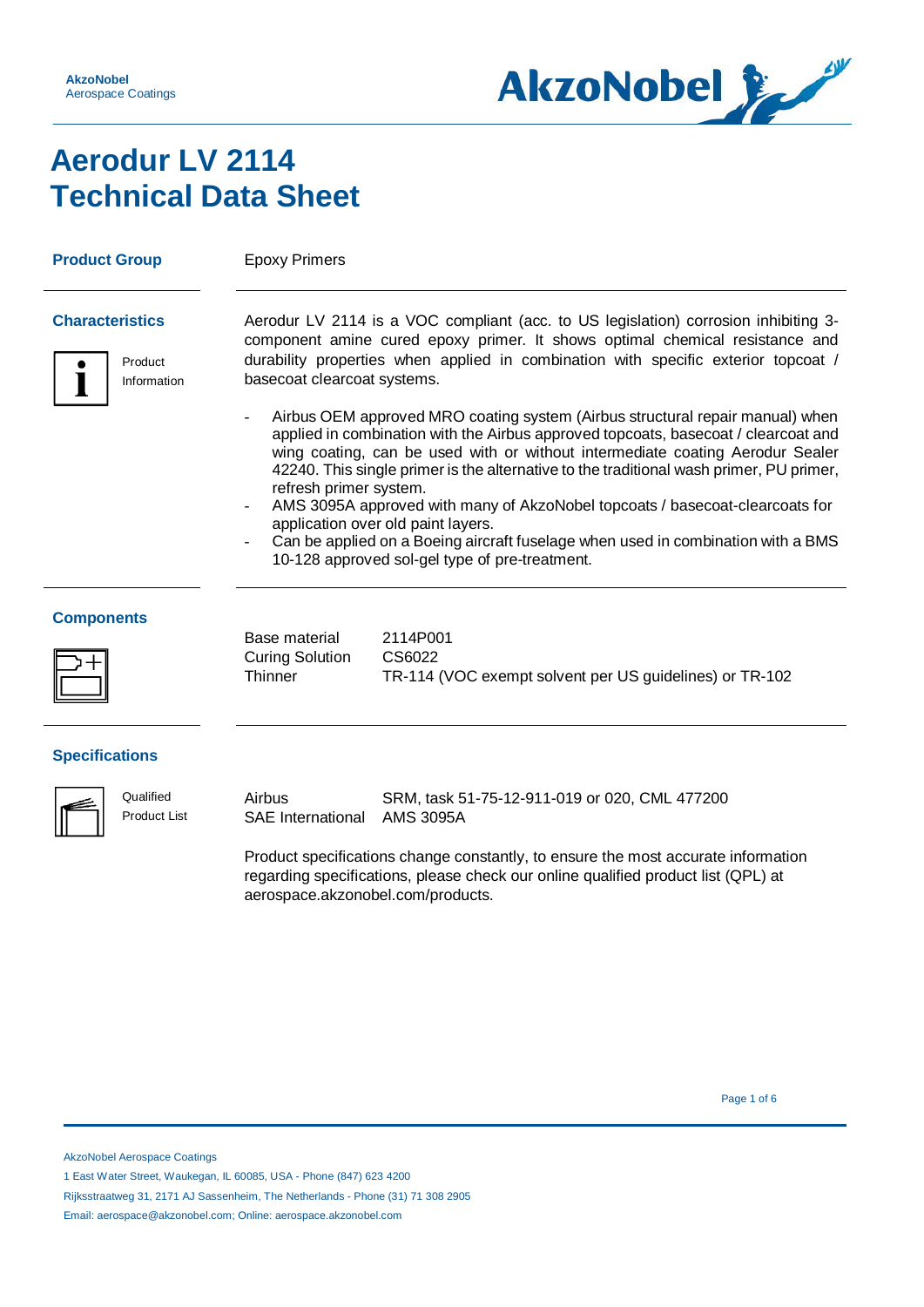

### **Surface Conditions**



Cleaning

- Aerodur LV 2114 can be applied directly over an activated aged coating system when the layer thickness is >10 µm.
- When applied over chemically stripped or uncoated metallic substrate, the substrate needs to be pretreated according to the Airbus SRM (10PEG1, Socogel A0203) or Boeing AMM (BMS 10-128).
- Clean aged primer or epoxy / polyurethane finishes and sand with grade P320 sanding paper or aluminum oxide non-woven abrasive material grade very fine to a uniform and matt surface.
- Remove dust and debris with e.g. tack rags.
- Clean and degrease the surface with a sufficient and approved cleaning solvent prior to application of the assigned pretreatment or primer.

### **Instruction for Use**

| Mixing Ratio |                             | Volume $(v/v)$ | Weight (w/w) |
|--------------|-----------------------------|----------------|--------------|
|              | Base 2114P001               | 2 parts        | 100 parts    |
|              | Curing Solution CS6022      | 1 part         | 34 parts     |
|              | Thinner TR-114* or TR-102** | part           | 32 parts     |

14 – 18 seconds Gardner Signature Zahn-Cup #2

- Stir or shake base until all pigment is uniformly dispersed before adding curing solution and thinner.
- Add CS6022 and manually stir the catalyzed mixture for 1 minute to a homogeneous mixture.
- Add Thinner TR-114 or TR-102 and stir manually for an additional minute. \*TR-114 is a VOC exempt and HAPS free thinner, per US guidelines \*\*TR-102 is a non-exempt thinner that raises total VOC
- 15 minutes after mixing

16 – 28 seconds ISO Cup #4



Initial Spraying

Viscosity (23ºC/73ºF)

Induction time



Note Viscosity measurements are provided as guidelines only and are not to be used as quality control parameters. Certified information is provided by certification documentation available on request.

Page 2 of 6

AkzoNobel Aerospace Coatings

 <sup>1</sup> East Water Street, Waukegan, IL 60085, USA - Phone (847) 623 4200

Rijksstraatweg 31, 2171 AJ Sassenheim, The Netherlands - Phone (31) 71 308 2905

Email: aerospace@akzonobel.com; Online: aerospace.akzonobel.com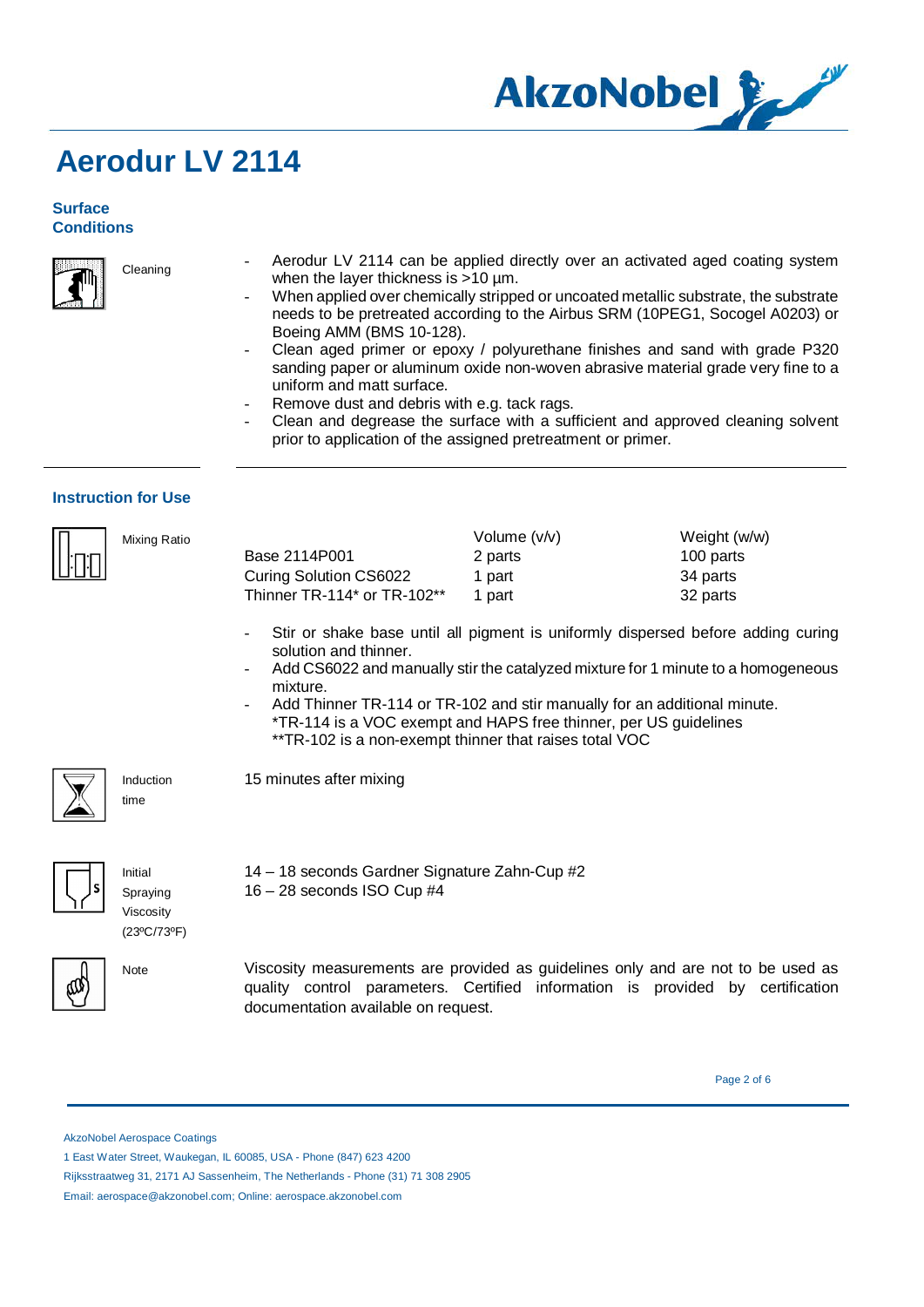

Pot life (23ºC/73ºF)

Dry Film **Thickness** (DFT)



3 hours

 $15 - 25 \mu m$  $0.6 - 1.0$  mil

### **Application Recommendations**



Equipment recommend ation



Conditions Temperature: Relative Humidity (RH):  $15 - 35$ °C 59 – 95°F  $35 - 75%$ 

Note Aerodur LV 2114 may be applied in conditions outside the limits shown above. Care must be exercised to ensure a satisfactory result. Please contact your local AkzoNobel Aerospace Coatings representative to determine the appropriate application techniques when environmental conditions fall outside of the recommended range.

| Spray Gun Type                        | Nozzle Orifice            | Product Flow <sup>1</sup> | Dynamic Air<br>Pressure at gun-<br>inlet <sup>2</sup> |
|---------------------------------------|---------------------------|---------------------------|-------------------------------------------------------|
| Conventional                          | $1.2 - 1.5$ mm            | $260 - 300$ mL/min        | $4 - 4.5$ bar / 58 $-$<br>65 psi                      |
| HVLP / next<br>generation             | $1.2 - 1.5$ mm            | $260 - 300$ mL/min        | $2 - 2.5$ bar / 29 $-$<br>$36$ psi <sup>3</sup>       |
| Air atomizing<br>(electrostatic)      | $1.2 - 1.5$ mm            | $260 - 300$ mL/min        | $4 - 4.5$ bar / 58 $-$<br>65 psi                      |
| Pressure atomizing<br>(electrostatic) | $0.09$ inch/60 $^{\circ}$ | 65 - 75 bar/1.02 kpsi     | $4 - 4.5$ bar / 58 $-$<br>65 psi                      |
|                                       | 0.013 inch/60°            | $25 - 35$ bar/0.43 kpsi   |                                                       |

<sup>1</sup> Product Flow not applicable when using gravity/suction feed guns.

<sup>2</sup> Dynamic Air Pressure at gun-inlet measured with an open trigger.

<sup>3</sup> General advice to meet the HVLP / next generation spray gun requirements, please validate with your local authorities.

Page 3 of 6

AkzoNobel Aerospace Coatings

Rijksstraatweg 31, 2171 AJ Sassenheim, The Netherlands - Phone (31) 71 308 2905

Email: aerospace@akzonobel.com; Online: aerospace.akzonobel.com

 <sup>1</sup> East Water Street, Waukegan, IL 60085, USA - Phone (847) 623 4200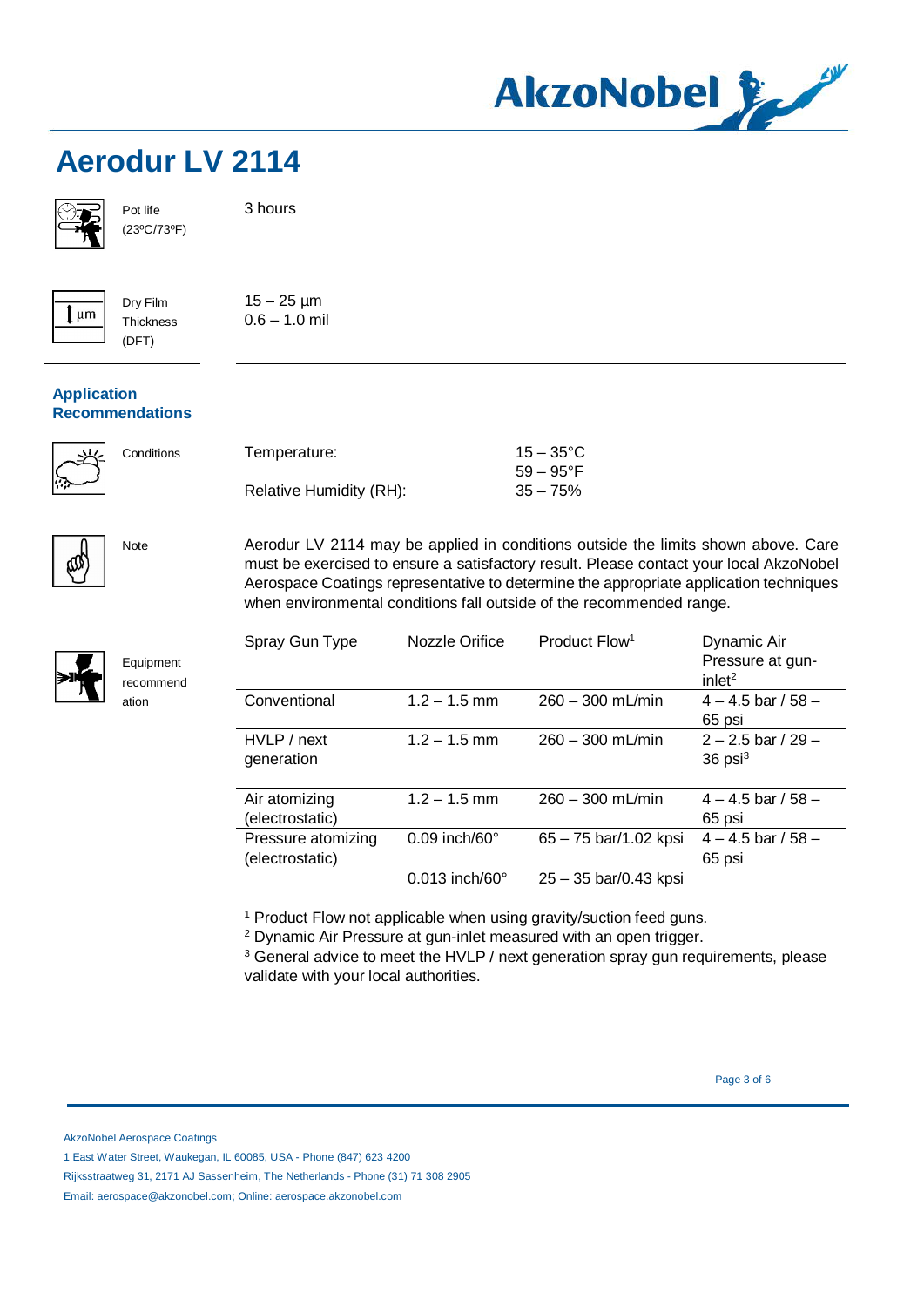

Number of **Coats** 

Cleaning of equipment

Spray-apply a homogeneous, wet and closed coat in order to achieve a dry film thickness of  $15 - 25 \mu m / 0.6 - 1.0 \text{ mil.}$ 



Thinner TR-36, Solvent Cleaning C 28/15, Solvent Cleaning 98068 or MEK (Methyl Ethyl Ketone).



Note The quality of the application of all coatings will be influenced by the spray equipment chosen and the temperature, humidity, and air flow of the paint application area. When applying the product for the first time, it is recommended that test panels be prepared to identify the best equipment settings to be used in optimizing the performance and appearance of the coating.

### **Physical Properties**



Drying Times

Dry to topcoat Dry to tape Recoat maximum 23ºC/73ºF – 55% RH 2 hours  $3 - 4$  hours 48 hours

If the overcoat time of 48 hours is exceeded, recondition the aged primer with aluminum oxide non-woven abrasive, type very fine or P320 grade sanding paper before applying the subsequent coating.

When using Aerodur Sealer 42240 on top of Aerodur LV 2114 the following overcoat times apply:

| $20 - 40\%$ | $41 - 60\%$ | $61 - 80\%$ |
|-------------|-------------|-------------|
| $2 - 4$ hrs | $2 - 4$ hrs | $2 - 4$ hrs |
| $2 - 4$ hrs | $2 - 4$ hrs | $2 - 3$ hrs |
| $1 - 3$ hrs | $1 - 3$ hrs | $1 - 2$ hrs |
|             |             |             |

Recommended application window for best product performances is 20-25ºC and 20- 60% RH.

Table above is provided as an indication for a product applied at the recommended DFT and may vary upon the exact temperature and humidity combination. If for sealer coat application the recommended overcoat time of Aerodur LV 2114 is exceeded, a fresh layer of primer must be applied according to the TDS to ensure optimal adhesion of the system.

Page 4 of 6

AkzoNobel Aerospace Coatings

Note

Rijksstraatweg 31, 2171 AJ Sassenheim, The Netherlands - Phone (31) 71 308 2905



 <sup>1</sup> East Water Street, Waukegan, IL 60085, USA - Phone (847) 623 4200

Email: aerospace@akzonobel.com; Online: aerospace.akzonobel.com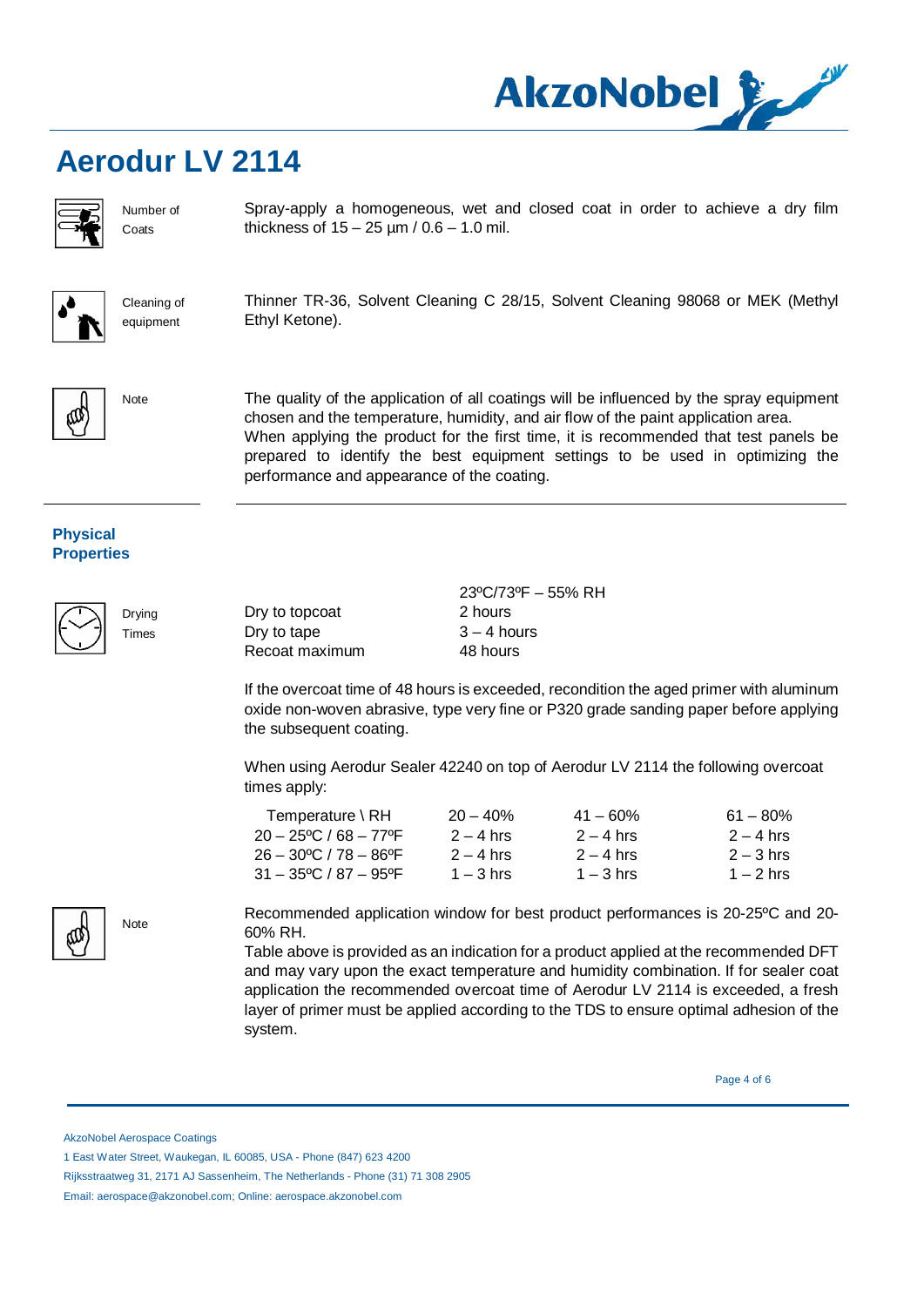

| M          | Theoretical<br>Coverage                                  | 21 $m2$ per liter ready to apply at 20 $\mu$ m dry film thickness<br>857 ft <sup>2</sup> per US gallon ready to apply at 0.8 mil dry film thickness                                                                                                      |                                                                                                                           |  |
|------------|----------------------------------------------------------|----------------------------------------------------------------------------------------------------------------------------------------------------------------------------------------------------------------------------------------------------------|---------------------------------------------------------------------------------------------------------------------------|--|
| Κq<br>[ µm | Dry film<br>Weight                                       | 2.017 $g/m^2/\mu m$<br>0.0090 lbs/ft <sup>2</sup> /mil                                                                                                                                                                                                   |                                                                                                                           |  |
| voc        | Volatile<br>Organic<br>Compounds                         | European<br>guidelines<br>US guidelines                                                                                                                                                                                                                  | Maximum 588 g/l, with exempt solvent<br>Maximum <4.9 lb/gal, with exempt solvent<br>Maximum 345 g/l<br>Maximum 2.9 lb/gal |  |
|            | Color                                                    | Yellow                                                                                                                                                                                                                                                   |                                                                                                                           |  |
|            | Gloss (60°)                                              | Maximum 10 GU                                                                                                                                                                                                                                            |                                                                                                                           |  |
|            | Flashpoint                                               | Primer 2114P001<br><b>Curing Solution</b><br>CS6022<br>Thinner TR-114<br>Thinner TR-102                                                                                                                                                                  | <21°C / 70°F<br><21°C / 70°F<br><21°C / 70°F<br><21°C / 70°F                                                              |  |
|            | Storage                                                  | Store the product dry and at a temperature between $5 - 35^{\circ}C / 41 - 95^{\circ}F$ per AkzoNobel<br>Aerospace Coatings specification. Store in the original unopened containers. Refer to<br>container label for specific storage life information. |                                                                                                                           |  |
|            | Shelf life<br>$5 - 35^{\circ}$ C<br>$(41 - 95^{\circ}F)$ | Primer 2114P001<br><b>Curing Solution</b><br>CS6022<br>Thinner TR-114<br>Thinner TR-102                                                                                                                                                                  | 12 months<br>12 months<br>12 months<br>24 months                                                                          |  |

Page 5 of 6

AkzoNobel Aerospace Coatings

1 East Water Street, Waukegan, IL 60085, USA - Phone (847) 623 4200

Rijksstraatweg 31, 2171 AJ Sassenheim, The Netherlands - Phone (31) 71 308 2905

Email: aerospace@akzonobel.com; Online: aerospace.akzonobel.com